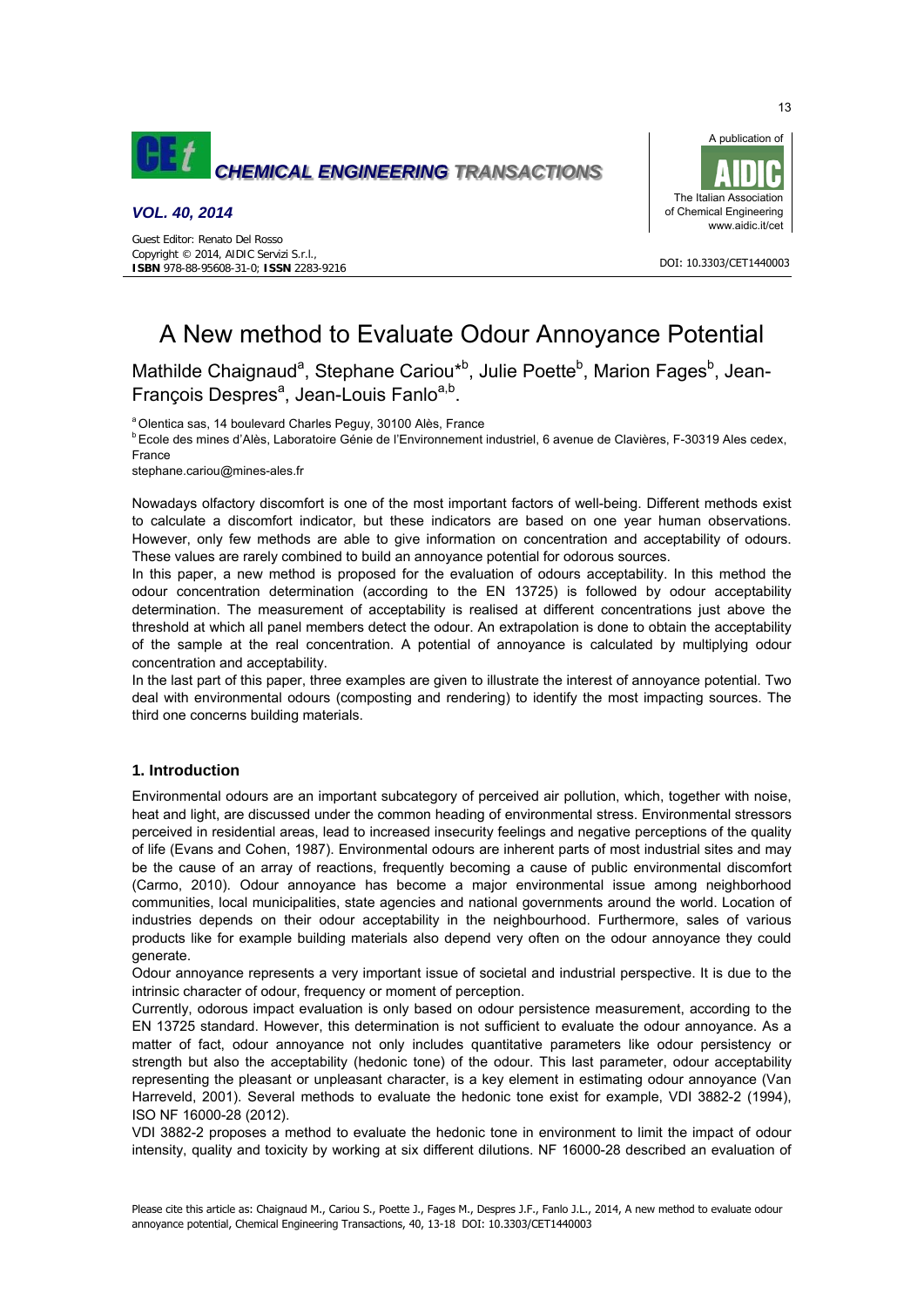hedonic tone for odour emissions by materials but without any dilution of sample. In this case, quality and intensity of odour may affect the perception of the hedonic tone. Furthermore, panel is exposed to potentially toxic concentration. In both cases, evaluation needs about 15 members and the value is defined on a closed scale.

But the combination of odour concentration and hedonic tone to estimate odour annoyance is rarely used. At present, in the industrial odours prevention, concentration (odour persistence measure) and intensity are taken separately as parameters for assessing odorous impacts rather than acceptability. But these measurements do not reflect the real annoyance potential of an odour because odour annoyance is strongly influenced by hedonic tone (Sucker et al., 2008). This is the reason why a new proposition of annoyance potential indicator is proposed in this paper.

# **2. Acceptability evaluation**

This new indicator requires two steps of analysis: determination of odour concentration followed by the evaluation of odour acceptability.

Odour concentration is obtained according to EN 13725.

Odour acceptability is evaluated using the method described below:

- 1. Determination of the dilution level which all members of the panel perceive odour.
- 2. Evaluation of odour acceptability at this level of dilution, on a closed scale ranging from -5 to +5  $(-5 = \text{very unpleasant odour}, 0 = \text{neutral odour}, 5 = \text{very pleasant odour}).$
- 3. Repetition of step 2 in three lower levels of dilution.
- 4. Calculation of the median acceptability level for each dilution.
- 5. Plotting of acceptability levels vs dilution levels.

The extrapolation of the regression line to no dilution provides the acceptability level for the test sample on an open scale ranging from -  $\infty$  to +  $\infty$ .

As for VDI 3882-2, this method avoids exposing the panel members to high odour intensity levels, and potentially toxic concentrations.

This evaluation is realized using the same sample, olfactometer and panel (six members in our case) than those used for the determination of odour concentration.

The method has been tested with four molecules: anethole, limonene, butyric acid and DMDS, corresponding to pleasant (anethole – limonene) and unpleasant odours (butyric acid – DMDS).

For each compound, a minimum of three different analyses were realized on different days, with variable panel compositions and different sample concentrations (Table 1).

*Table 1 : Odour concentration range, number of evaluations and number of panel for the determination of acceptability level*

|                                        | Anethole | Limonene | Butyric acid | <b>DMDS</b> |
|----------------------------------------|----------|----------|--------------|-------------|
| Odour concentration range ( $ouE/m3$ ) | 167-9614 | 605-3046 | 833-48069    | 543-9504    |
| Number of evaluations                  | 3        | 10       |              |             |
| Number of different panel              | 3        | 6        |              |             |

14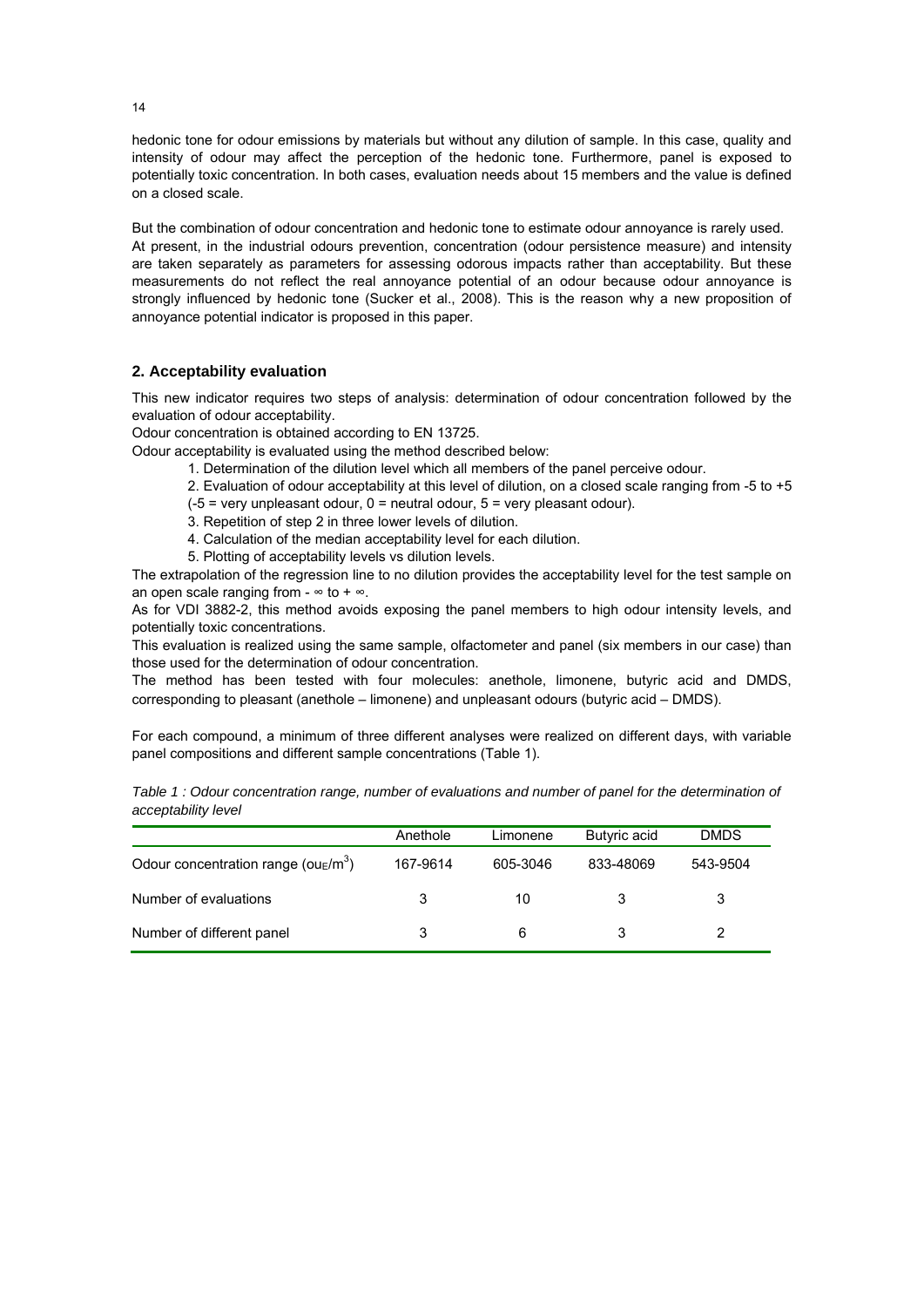

*Figure 1: Acceptability levels of anethole, limonene, butyric acid and DMDS.*

Figure 1 presents the results. So, an overview of reproducibility could be observed. Acceptability levels of anethole and limonene are about +5 and those of butyric acid and DMDS about -10. Moreover, the relatively low levels of dispersion around the average value show that our method gives significant results. The two kinds of odours, pleasant and unpleasant, are clearly discriminated.

To conclude, the advantage of this method is that it allows to easily and quickly characterize both the odour concentration and the acceptability of an odorous sample, using a single sample and the same jury. By crossing the acceptability level with odour concentration, it is therefore possible to obtain an odour annoyance potential.

# **3. From acceptability to odour annoyance potential**

In this part, three examples are presented to illustrate the interest of the annoyance potential. The first ones are based on samples coming from a composting plant and building materials, with similar odour concentrations. The third one concerns odours of different origins (composting and rendering plants) with different odour concentrations.

#### **3.1 Samples from composting plants**

In a composting plant, several odour sources can be identified: green wastes, sludges, fermentation, maturation and compost. Each source has a different impact on the neighborhood. To illustrate the importance of the acceptability evaluation, three different sources of odour with equal odour concentration (about 12,000 ou $\epsilon/m^3$ ) have been considered (green wastes, compost and fermentation. After the determination of each odour concentration, the acceptability level is determined by the method described previously. The results are shown in Table 2

|              | Odour<br>concentration<br>( $ou_E/m^3$ ) | Acceptability<br>level |
|--------------|------------------------------------------|------------------------|
| Green Waste  | 12,047                                   | $+4.33$                |
| Compost      | 11,918                                   | $-5.36$                |
| Fermentation | 13,418                                   | $-12.17$               |

*Table 2 : Odour concentrations and acceptability levels for green wastes, compost and fermentation*

This table shows that two negative acceptability levels are obtained for compost odour (-6) and fermentation one (-12) whereas odour of green waste are perceived positively (+4).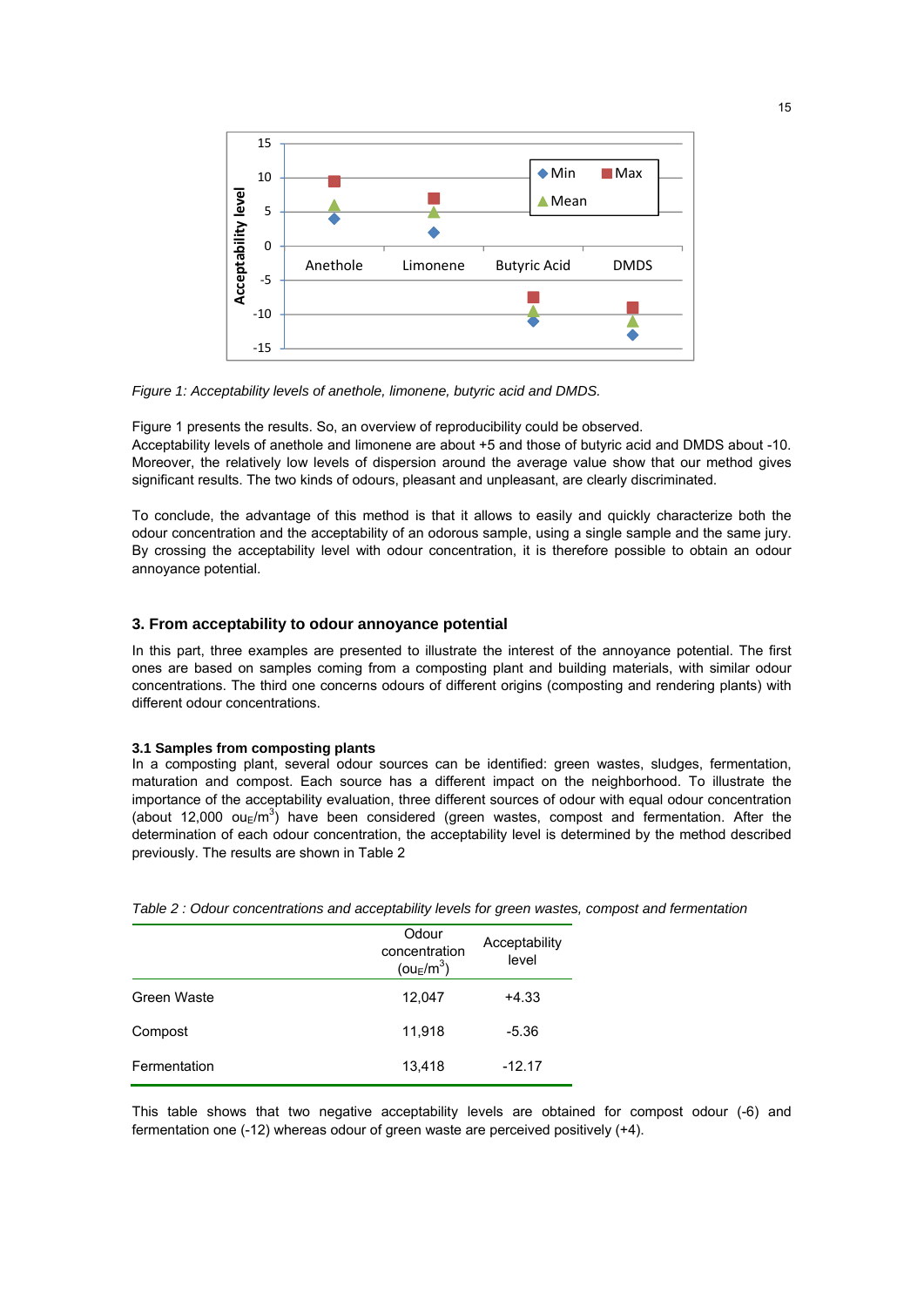Although our three samples have the same odour concentration, their acceptability levels are different and their odour impact should be also different. To evaluate this relative impact, odour concentration and acceptability level have been multiplied to obtain the annoyance potential. The Figure 2 described these results.



*Figure 2: Potential annoyance for the three considered sources*

This example shows that the use of the annoyance potential provides a more realistic view of the impact of these sources on the neighbourhood. Fermentation has a clearly more negative impact on the neighbourhood than the other sources. Furthermore, green waste odour is considered as an acceptable odour in comparison with anethole or limonene (Figure 1), and should not generate any olfactory discomfort.

## **3.2 Samples from building materials**

This method was applied to building materials odours. Indeed, manufacturers face with odour problems in new products developments. This method can be applied to choose the process that lead to the material with the less odorant impact.

Two materials were tested. The experimental treatment consisted in introducing the samples of materials into Nalophan® bags, filling the bags with dry clean air, waiting for thermodynamic equilibrium (one week for each sample), and finally measuring the odour concentration and the acceptability level according to the method previously described. The results are mentioned in Table 3.

|                | Odour<br>concentration<br>( $ou_E/m^3$ ) | Acceptability<br>level |
|----------------|------------------------------------------|------------------------|
| M1             | 1423                                     | $-1.18$                |
| M <sub>2</sub> | 1158                                     | $-4.35$                |

*Table 3 : Odour concentration and acceptability of two building materials*

Then, the two values have been multiplied to determinate the annoyance potential (Figure 3).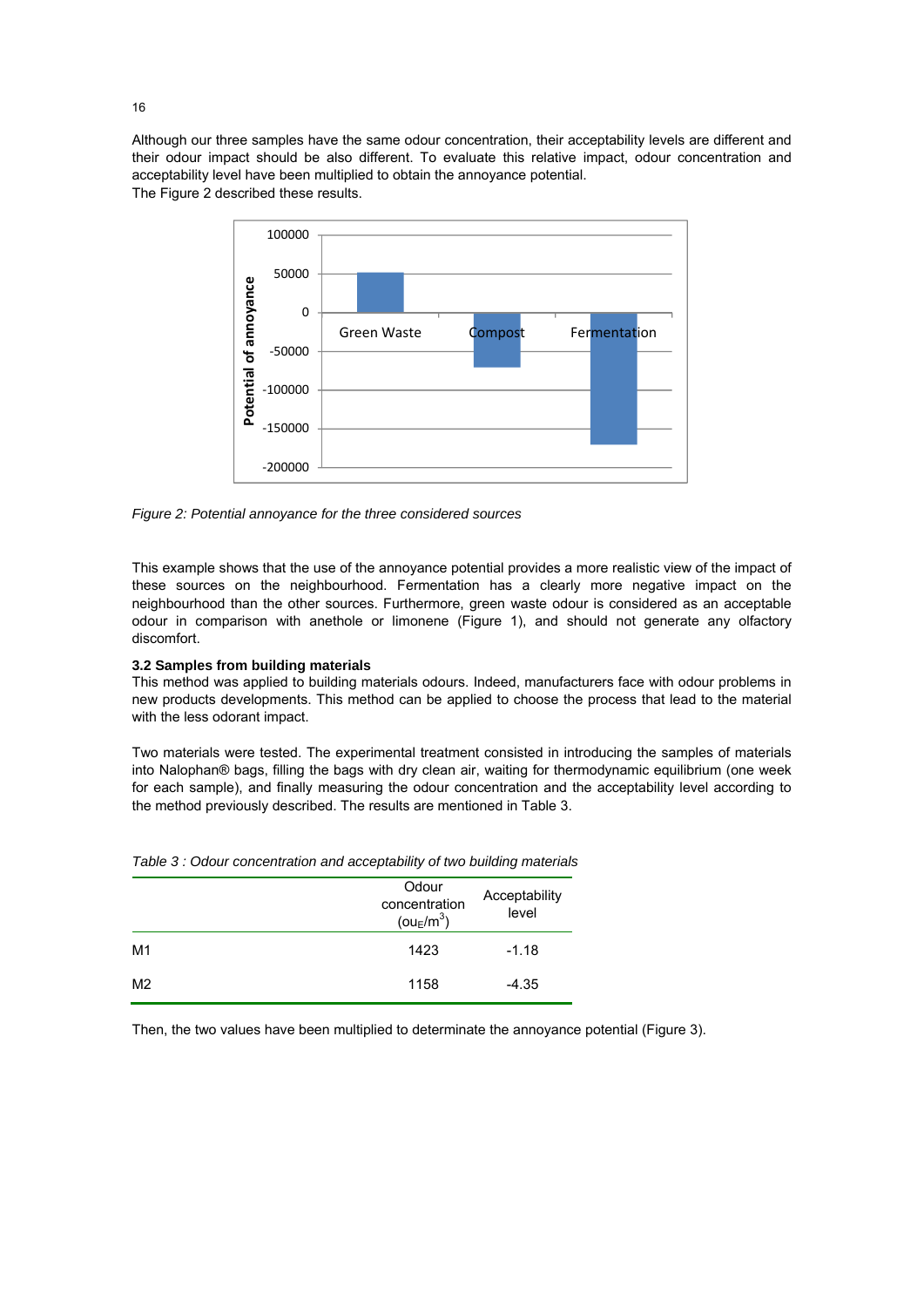

*Figure 3: Annoyance potential of two building materials*

The odour concentration of M2 is lower than M1 whereas its potential of annoyance is higher. This results in a significantly higher odour annoyance potential.

These two examples illustrate the fact that different kinds of sources, with similar odour concentrations, can be effectively discriminated by their acceptability levels.

## **3.3 Samples from composting and rendering plants**

Table 4 presents the odour concentrations and acceptability levels of three gaseous samples: two coming from a composting plant (Lagoon and fermentation), and one from a rendering plant (biofilter exhaust). These samples have significantly different odour concentration, and that is, most often, the basis of their ranking (EN 13725).

| Table 4 : Odour concentration and acceptability of a lagoon, a fermentation step and a biofilter exhaust |  |  |  |
|----------------------------------------------------------------------------------------------------------|--|--|--|
|----------------------------------------------------------------------------------------------------------|--|--|--|

|                                     | Odour<br>concentration<br>(ou <sub>E</sub> /m <sup>3</sup> ) | Acceptability<br>level |
|-------------------------------------|--------------------------------------------------------------|------------------------|
| Lagoon (composting)                 | 70 340                                                       | $-13.84$               |
| Biofilter exhaust (rendering plant) | 64 274                                                       | $-9.65$                |
| Fermentation (composting)           | 81 204                                                       | $-6,93$                |

Following this rule, fermentation has the most important impact in comparison with lagoon (composting) and biofilter exhaust (rendering plant).

If we consider the annoyance potential as grading factor to evaluate the impact of these odours, the obtained ranking is different (Figure 4).